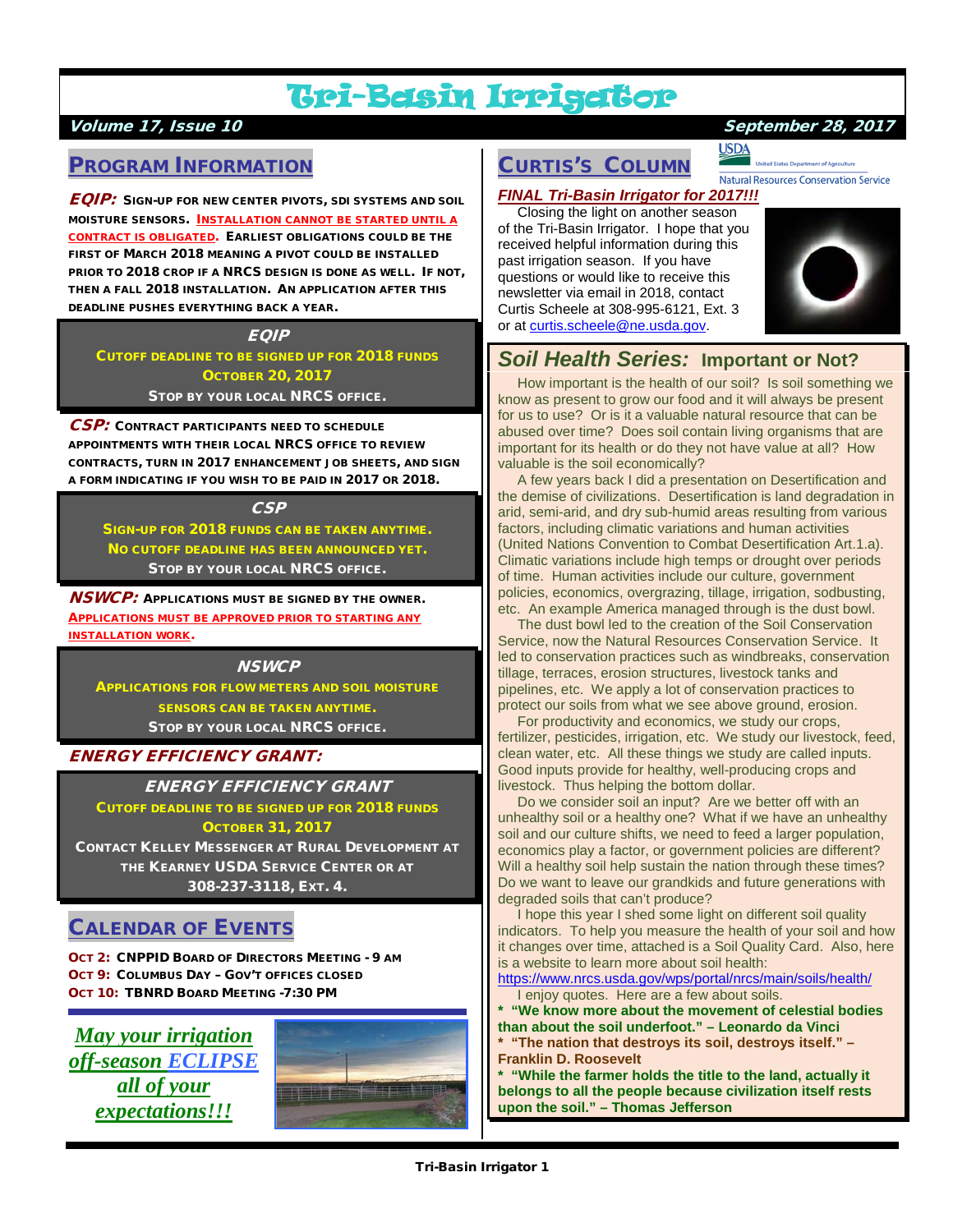# CNPPID NOTES



### *Central Staff;*

 You are likely to be familiar with the Irrigation Division staff and the work we do but you may not know about others working across the District; each critical to getting our daily work done. For example, all USA power generators and the electric grid are a favorite target of computer hackers worldwide. Our IT (Information Technology) group is tasked with tracking attempts and keeping them out in addition to keeping our hardware, software, and servers current and providing staff support.

 There is a dam foreman and technician at Lake McConaughy. The Gothenburg Office houses the Gothenburg division manager, control room operators, an electric crew, a biologist and technician, land administrators, light, medium and heavy equipment operators, a mechanic, two supply canal patrolman, a purchasing agent and a secretary/receptionist.

 The District Office in Holdrege houses the general manager, electrical and civil engineers, a land and an electrical draftsman, a land management group for the lake and farm leases, a surveyor, mechanic, public relations group, an accounting group, purchasing agent, administration assistants that; help the General Manager and Board of Directors, maintain the website, draft legal documents and comply with all federal and state reporting regulations, a secretary/receptionist and a custodian.

 Including irrigation staff, Central employees currently number near 100; many less than the number of employees needed before the introduction of computers and cell phones, the replacement of stop logs in the canals with automated gates/remote transmission and the sale of the Canaday Station steam plant to NPPD. All of us are tied together in our common commitment to sustaining the Platte Basin water resource.

# TRI-BASIN NRD NEWS

### *Irrigation Water Management Forms are Available Now!*

 We have Irrigation Water Management (Water Use) Forms printed and ready to be filled out! You can stop in our office to pick them up or call us at 1-877-995-6688 to have them mailed to you. As you are finishing up irrigation, remember to note the ending readings on your meters to fill in on your reports. Water Use Forms are due November 17, 2017.

### *Drain Your Chemigation Check Valve:*

 When you are preparing your irrigation systems for colder weather, remember to drain your main line check valve to prevent freezing. This will extend the life of the check valve and may help prevent check valve failure.

### *Consider Planting Conservation Trees:*

 It's not too early to think about planting conservation trees next spring! Windbreaks and shelterbelts provide many benefits, including reducing soil erosion along field boundaries. We can provide tree planting services for your windbreak, as well as bundles of trees that you can plant yourself. You can contact us or your local NRCS office to determine the type and number of trees and shrubs you will need. The form for ordering hand plant trees will be available later this fall on our website,

*[www.tribasinnrd.org](http://www.tribasinnrd.org/)*.

# **NEBRASKA EXTENSION EXTRAS NU EXTENSION**

### *Why Grain Test Weights Matter?*

 Grain test weight is a volumetric measurement, based on an official bushel being 1.244 cubic feet, and can be used primarily as a grain quality indicator. For corn, the official minimum test weight for U.S. No. 1 yellow corn is 56 pounds per bushel. If test weights drop below this standard; then the grain price is discounted. Usually, test weights are determined by weighing grain samples filled in a standard dry one-quart cup.

 Lower test weights are more common when crops have endured stress at some point during the grain filling period or when the growing season is ended prematurely by frost before physiological maturity is reached. Any disease, insect, or environmental condition that reduces the movement of nutrients to the kernel during grain fill (once it is filled) will likely lower grain test weights.

 However, test weights can be misunderstood; and attributing strong correlation between test weight and grain yields may be incorrect. High test weights are not automatically associated with high yields; and lower test weights do not always mean lower yields. Many factors influence test weight.

 Grain wetting between maturity and harvest can lower test weights. Research indicates that the number of times grain experiences wetting and drying cycles impacts test weights more than the total amounts of precipitation received. Prior to wetting at maturity, normal mature kernels are smooth, wellshaped, and fit well into a volume. If a wetting event penetrates the outer husks on mature corn ears, the kernels may swell; and upon drying, the kernels may not shrink back to their original volume, shape and smoothness. This results in more space between kernels; thus, the kernels will not pack into a bushel volume as well as before the grain wetting event. Even though, the total dry weight harvested from the field(s) will be the same regardless of the moisture events; it may require extra trucking trips to haul the same field production when test weights drop.

 Higher test weight grains have more nutrient density, since the grain has a greater proportion of starch rich endosperm and less bran and hull. As a result, livestock producers may prefer purchasing higher test weight grains due to higher energy values. Lower test weight grains can also be good energy sources; but their value per bushel will likely be lower than higher test weight grains.

 During harvest, farmers may appreciate higher test weight grain; since theatrically more pounds can be hauled using the same grain trucks (full capacity). This translates into less trips hauling grain to the elevator or storage facility to move the same total grain weights.

 Farmers, though, must be cautious when moving high test weight grain on highways to not exceed "truck hauling weight limits." Higher test weight grains take up less storage 'volume' for equivalent 'bushel weights' versus lower test weight grains. Therefore, combine operators may easily overfill trucks when filling trucks to the same usual volumes. Further, harvesters may need to recalibrate their truck 'full' lines (based on volume) if grain test weights are higher.

 Department of Transportation (DOT) fines regarding overweight grain trucks on the highway may exceed the value of the extra grain being hauled in over-weight trucks. So, especially when grain prices are lower and test weights are higher, it makes sense to check truck load weights prior to the loaded vehicles travelling on the highway. Also, truck drivers may need to communicate to combine operators if trucks are being overloaded.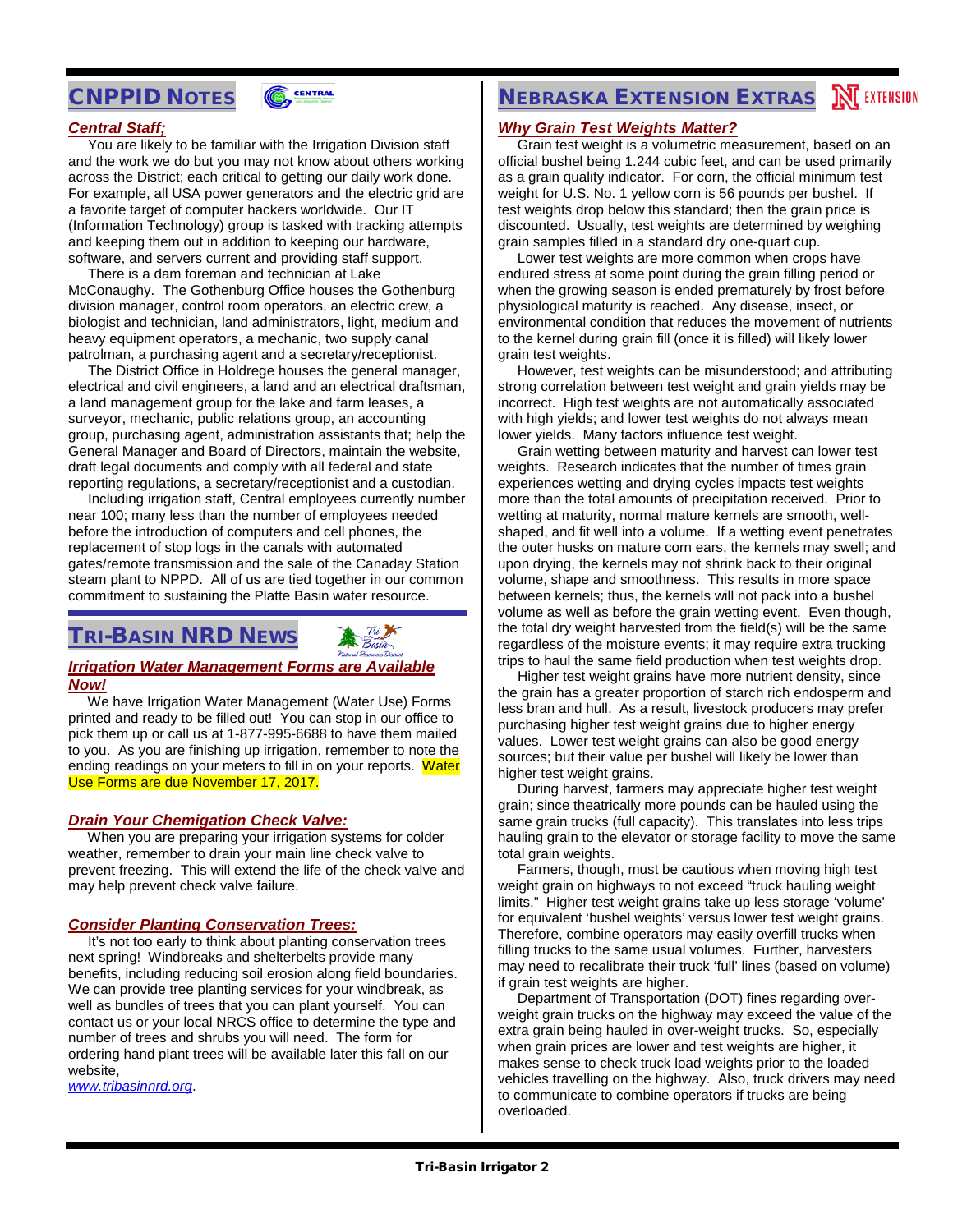# NAWMN CROP ET INFORMATION

Additional Information and other ET resources can be found at websites listed under "ET Information Sites" below.

# Inches of Crop Water Use (ET) = Evaporation x Kc

|                | <b>Sept 11 - Sept 17</b> |           | <b>Sept 18 - Sept 24</b> |           |  |  |  |
|----------------|--------------------------|-----------|--------------------------|-----------|--|--|--|
| <b>Site</b>    | <b>Evaporation</b>       | Rain      | <b>Evaporation</b>       | Rain      |  |  |  |
| 1              | 1.70                     | 0.19      | <b>NA</b>                | <b>NA</b> |  |  |  |
| $\overline{2}$ | 1.50                     | 0.21      | 1.30                     | 2.17      |  |  |  |
| 3              | 1.30                     | 0.11      | 0.90                     | 2.11      |  |  |  |
| 4              | 1.40                     | 0.10      | 1.30                     | 2.70      |  |  |  |
| 5              | 1.50                     | 0.50      | <b>NA</b>                | <b>NA</b> |  |  |  |
| 6              | 1.20                     | 0.25      | 1.20                     | 2.00      |  |  |  |
| 7              | 1.50                     | 0.00      | <b>NA</b>                | <b>NA</b> |  |  |  |
| 8              | 1.60                     | 0.05      | 1.50                     | 2.40      |  |  |  |
| 9              | 1.40                     | 0.00      | <b>NA</b>                | <b>NA</b> |  |  |  |
| 10             | <b>NA</b>                | <b>NA</b> | <b>NA</b>                | <b>NA</b> |  |  |  |
| 11             | 1.40                     | 0.06      | 1.30                     | 1.90      |  |  |  |
| 12             | 1.50                     | 0.25      | <b>NA</b>                | <b>NA</b> |  |  |  |
| 13             | 1.30                     | 0.14      | <b>NA</b>                | <b>NA</b> |  |  |  |
| 14             | 1.60                     | 0.15      | 1.50                     | 1.00      |  |  |  |
| 15             | 1.40                     | 0.25      | <b>NA</b>                | <b>NA</b> |  |  |  |



### *2017 Map of NAWMN Sites across the Tri-Basin NRD.*

| <b>Crop Coefficients (Kc)</b> |      |                           |      |  |  |  |  |  |
|-------------------------------|------|---------------------------|------|--|--|--|--|--|
| Corn                          |      | <b>Soybeans</b>           |      |  |  |  |  |  |
| <b>Stage</b>                  | Кc   | <b>Stage</b>              | Кc   |  |  |  |  |  |
| 2 leaf                        | 0.10 | <b>Cotyledon (VC)</b>     | 0.10 |  |  |  |  |  |
| 4 leaf                        | 0.18 | 1st Node (V1)             | 0.20 |  |  |  |  |  |
| 6 leaf                        | 0.35 | 2nd Node (V2)             | 0.40 |  |  |  |  |  |
| 8 leaf                        | 0.51 | 3rd Node (V3)             | 0.60 |  |  |  |  |  |
| 10 leaf                       | 0.69 | Beg. Bloom (R1)           | 0.90 |  |  |  |  |  |
| 12 leaf                       | 0.88 | <b>Full Bloom (R2)</b>    | 1.00 |  |  |  |  |  |
| 14 leaf                       | 1.01 | Beg. Pod (R3)             | 1.10 |  |  |  |  |  |
| 16 leaf                       | 1.10 | <b>Full Pod (R4)</b>      | 1.10 |  |  |  |  |  |
| Silk - Beg. Dent              | 1.10 | Beg. Seed (R5)            | 1.10 |  |  |  |  |  |
| 1/4 Milk Line                 | 1.04 | <b>Full Seed (R6)</b>     | 1.10 |  |  |  |  |  |
| <b>Full Dent (1/2 Milk)</b>   | 0.98 | <b>Yellow Leaf (R6.5)</b> | 1.00 |  |  |  |  |  |
| 3/4 Milk Line                 | 0.79 | Beg. Mat. (R7)            | 0.90 |  |  |  |  |  |
| <b>Black Layer</b>            | 0.60 | Full Mat. (R8)            | 0.20 |  |  |  |  |  |
| <b>Full Maturity</b>          | 0.10 | <b>Mature</b>             | 0.10 |  |  |  |  |  |

### CROP STAGE INFORMATION

**Corn (R5.8-3/4 Milk Line to R6-Full Maturity stage):** Black Layer signals the end of kernel growth for the season. Many husks and leaves are no longer green although the stalks may be. Average kernel moisture at R6 is 30-35%. This can vary depending on hybrids and environmental conditions.

Avg. daily water use from Sept 18 – Sept 24 was 0.02"-0.17".

**Soybeans (R7-Beginning Maturity to R8-Mature stage):** R8, Full Maturity is when 95% of the pods have reached their mature pod color. 5-10 days are required after R8 before soybeans have less than 15% moisture.

Avg. daily water use from Sept 18 – Sept 24 was 0.0.2"-0.19".

*Sept 18-Sept 24 (7 of 15 NAWMN sites reporting): Average weekly rainfall was 2.04 (range 1.00 to 2.70). Average weekly ET for corn was 0.63 and for soybeans was 0.27.*

### ET INFORMATION SITES

### **NAWMN Sites:**

 **-** *[http://www.cnppid.com/news-info/weatheret](http://www.cnppid.com/news-info/weatheret-data/nebraska-agricultural-water-management-network/)[data/nebraska-agricultural-water-management-network/](http://www.cnppid.com/news-info/weatheret-data/nebraska-agricultural-water-management-network/)* **-** *<https://nawmn.unl.edu/ETdata/DataMap>*

**CropWatch:** *<http://cropwatch.unl.edu/gdd-etdata>* **CNPPID:** *<http://www.cnppid.com/news-info/weatheret-data/>* **Water Use Hotline:** 1-800-993-2507

|                      | <b>Corn Stage</b>    | <b>DESCRIPTION</b>                                                                                                                                                |
|----------------------|----------------------|-------------------------------------------------------------------------------------------------------------------------------------------------------------------|
| R <sub>5.8</sub>     | 3/4 Milk Line        | The starch line is 3/4 of the way down the kernel (3/4 hard kernel, 1/4 soft kernel near the cob).                                                                |
| $R-6$                | <b>Black Layer</b>   | The starch line has advanced to the cob. Physiological Maturity. Black layer formed, kernel moisture is<br>between 25%-35% moisture. 0.0 inches needed for yield. |
| $R-6$                | <b>Full Maturity</b> | Husks and leaves are no longer green.                                                                                                                             |
|                      |                      |                                                                                                                                                                   |
| <b>Soybean Stage</b> |                      |                                                                                                                                                                   |
|                      |                      | <b>DESCRIPTION</b>                                                                                                                                                |
|                      | Full seed            |                                                                                                                                                                   |
| R <sub>6.5</sub>     | <b>Yellow leaf</b>   | Leaves begin to yellow, beginning in the lower canopy and progressing upwards.                                                                                    |
|                      | <b>Beginning</b>     | At least one (normal) pod that has attained its final mature color (tan or brown, depending on variety)                                                           |
| R7                   | <b>Maturity</b>      | is present on any main stem node. 0.0 inches needed for yield.                                                                                                    |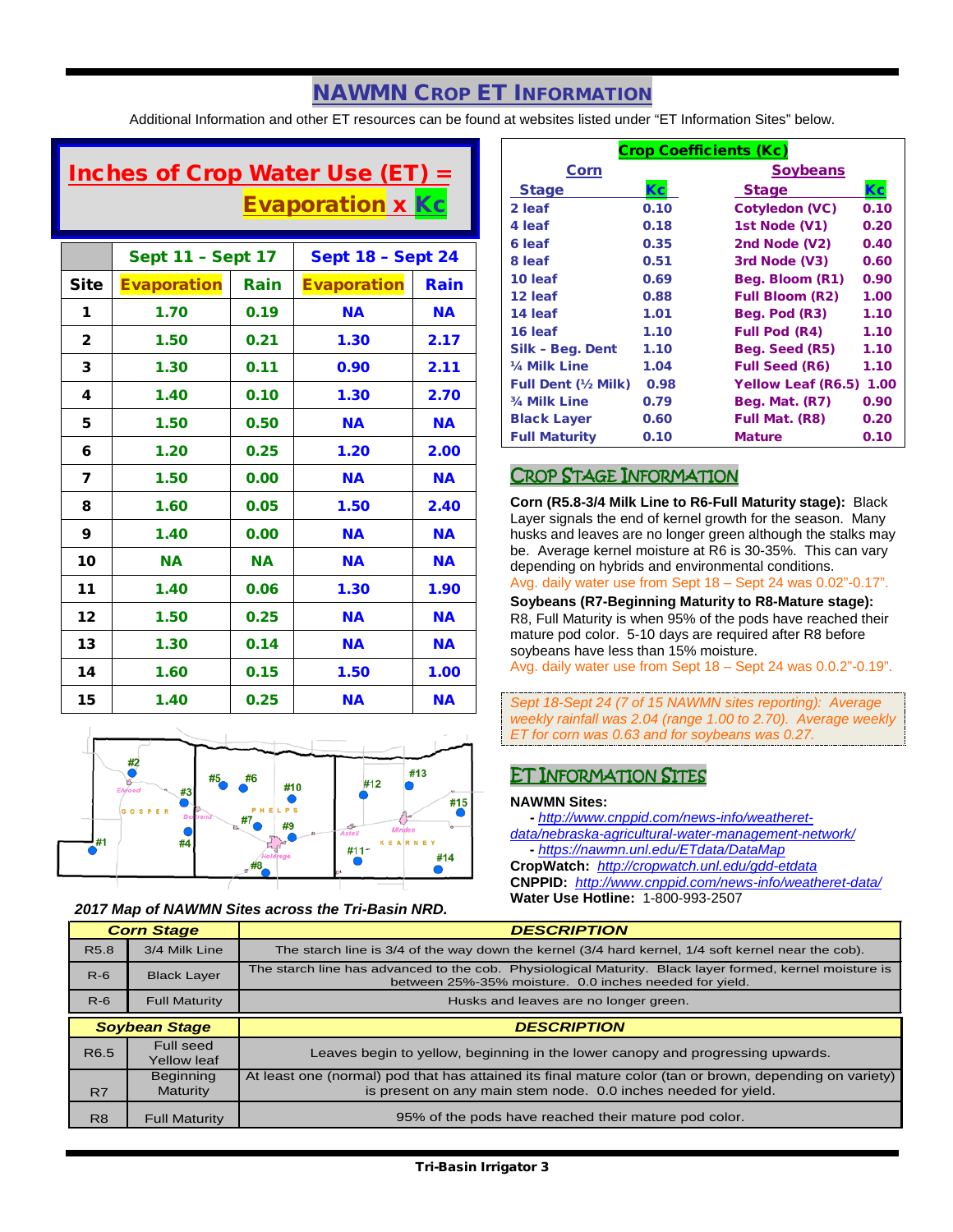# **LAKE AND RIVER LEVELS**

CNPPID Reservoir Elevation and Platte River Flow data listed below and other locations can be found on CNPPID's website at *[http://cnppid.com/wp-](http://cnppid.com/wp-content/uploads/2016/06/lakeRiverData.html)*

*[content/uploads/2016/06/lakeRiverData.html](http://cnppid.com/wp-content/uploads/2016/06/lakeRiverData.html)*.

|                                                                      | Sept 28, 2017,<br>8:00 AM | 1 Year Ago      |
|----------------------------------------------------------------------|---------------------------|-----------------|
| <b>Capacity of Lake</b><br><b>McConaughy</b>                         | 74.6%                     | <b>NA</b>       |
| <b>Inflows to Lake</b><br><b>McConaughy</b>                          | <b>1897 cfs</b>           | 2826 cfs        |
| <b>Flows on the</b><br><b>North Platte at</b><br><b>North Platte</b> | 430 cfs                   | 1720 cfs        |
| <b>Flows on the</b><br><b>South Platte at</b><br><b>North Platte</b> | $160$ cfs                 | $166$ cfs       |
| <b>Flows on the</b><br><b>Platte at Overton</b>                      | 2060 cfs                  | <b>2007 cfs</b> |

# *It is not what we do, it is how much love we put in the doing.*

- Mother Teresa

# WEBSITES OF INTEREST

Soil Health:

| www.nrcs.usda.gov/wps/portal/nrcs/main/soils/health/ |                              |  |  |  |  |  |  |
|------------------------------------------------------|------------------------------|--|--|--|--|--|--|
| Climate                                              | agclimatenebraska.weebly.com |  |  |  |  |  |  |
| <b>SAM Registration</b>                              | www.sam.gov                  |  |  |  |  |  |  |
| <b>NRCS Nebraska</b>                                 | www.ne.nrcs.usda.gov         |  |  |  |  |  |  |
| <b>Central Irrigation District</b>                   | www.cnppid.com               |  |  |  |  |  |  |
| <b>TBNRD Home Page</b>                               | www.tribasinnrd.org/         |  |  |  |  |  |  |
| <b>Farm Service Agency</b>                           | www.fsa.usda.gov             |  |  |  |  |  |  |
| <b>UNL Cropwatch</b>                                 | cropwatch.unl.edu            |  |  |  |  |  |  |
| <b>UNL Extension</b>                                 | extensionpubs.unl.edu/       |  |  |  |  |  |  |
| K-State SDI Website                                  | www.ksre.ksu.edu/sdi         |  |  |  |  |  |  |
| No-till On The Plains                                | www.notill.org               |  |  |  |  |  |  |
|                                                      |                              |  |  |  |  |  |  |

### **RAINFALI**

Rainfall amounts listed below and other locations come from NeRAIN which can be found at website *<https://nednr.nebraska.gov/NeRain/Maps/maps>*.

| <b>Location:</b>           | Sept 14 – Sept 27 | May $1 -$ Sept 27 |
|----------------------------|-------------------|-------------------|
| Arapahoe 9.8 NNE:          | 1.67              | 14.70             |
| Bertrand 6.1 mi. SE:       | 2.15              | 13.89             |
| Funk 4.1 mi. NNE:          | 2.18              | 18.19             |
| <b>Minden 0.855 mi. W:</b> | 2.24              | 19.50             |
| Minden 8.8 mi. ESE:        | 1.42              | 16.99             |

**Average Rain for May-Sept in Holdrege = 16.38 Inches**

*\*\*\* If you wish to receive this newsletter via e-mail, or have any questions, comments or ideas, feel free to contact Curtis Scheele at the NRCS office in Holdrege or you can email him at [curtis.scheele@ne.usda.gov.](mailto:curtis.scheele@ne.usda.gov?subject=Tri-Basin%20Irrigator) \*\*\**

**USDA** 

Natural Resources Conservation Service

**CENTRAL** 

### **USDA - Natural Resources Conservation Service**

**Holdrege, NE 68949-0798<br>308-995-6121, Ext. 3** 

**1609 Burlington Street 309 Smith Street 1005 South Brown Street PO Box 798 PO Box 41 Minden, NE 68959-2601 308-995-6121, Ext. 3 308-785-3307, Ext. 3 308-832-1895, Ext. 3**

### **Central Nebraska Public Power & Irrigation District**

**415 Lincoln Street PO Box 740 Holdrege, NE 68949 308-995-8601**

### **Tri-Basin Natural Resources District**

**1723 Burlington Street Holdrege, NE 68949 308-955-6688**

### **Nebraska Extension**

**IN** EXTENSION

**1308 2nd Street PO Box 146 424 North Colorado**  $H$ oldrege, NE 68949

**308-995-4222 308-785-2390 308-832-0645**

**Minden, NE 68959**

"The U.S. Department of Agriculture (USDA) prohibits discrimination in all of its programs and activities on the basis of race, color, national origin, age, disability, and where applicable, sex, marital status, familial status, parental status, religion, sexual orientation, political beliefs, genetic information, reprisal, or because all or part of an individual's income is derived from any public assistance program. (Not all prohibited bases apply to all programs.) Persons with disabilities who require alternative means for communication of program information (Braille, large print, audiotape, etc.) should contact USDA's TARGET Center at (202) 720-2600 (voice and TDD). To file a complaint of discrimination write to USDA, Assistant Secretary for Civil Rights, Office of the Assistant Secretary for Civil Rights, 1400 Independence Avenue, S.W., Stop 9410, Washington, D.C. 20250-9410 or call toll free at (866) 632-9992 (English) or (800) 877-8339 (TDD) or (866) 377-8642 (English Federal-relay) or (800) 845-6136 (Spanish Federal-relay). USDA is an equal opportunity provider and employer."

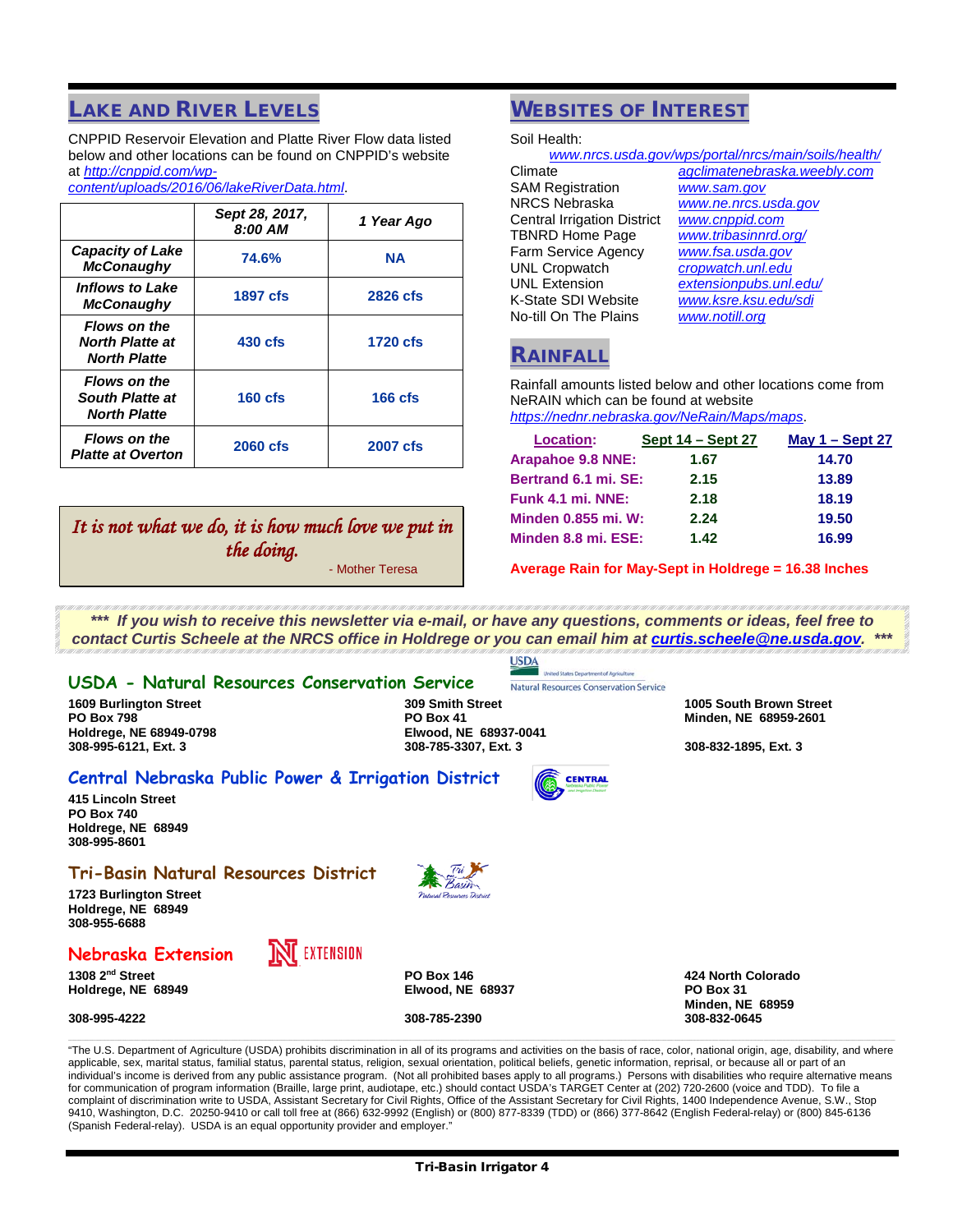| n      |
|--------|
| Φ      |
|        |
|        |
| σ.     |
| ß<br>г |
|        |
|        |

(tillage, fertilizer, irrigation, crop rotation, other) (tillage, fertilizer, irrigation, crop rotation, other) Current field management Current field management

| ì<br>à<br>ò, |  |  |  |  |  |  | Ideas for changes in field management |  |  |  |  |
|--------------|--|--|--|--|--|--|---------------------------------------|--|--|--|--|
|--------------|--|--|--|--|--|--|---------------------------------------|--|--|--|--|



 $\overline{\phantom{a}}$  $\overline{\phantom{a}}$  $\overline{\phantom{a}}$  $\overline{\phantom{a}}$  $\mathcal{L}_\text{max}$ 



The U.S. Department of Agriculture (USDA) prohibits discrimination in all its programs and activities on the basis of race, color, national origin, sex, religion, age, disability, political beliefs, sexual orientation, or marital or family status. (Not all prohibited bases apply to all programs.) Persons with disabilities who (Not all prohibited bases apply to all programs.) Persons with disabilities who require alternative means for communication of program information (Braille, large print, audiotape, etc.) should contact USDA's TARGET Center at (202) The U.S. Department of Agriculture (USDA) prohibits discrimination in all its programs and activities on the basis of race, color, national origin, sex, religion age, disability, political beliefs, sexual orientation, or marital or family status require alternative means for communication of program information (Braille large print, audiotape, etc.) should contact USDA's TARGET Center at (202 720-2600 (voice and TDD). 720-2600 (voice and TDD).

To file a complaint of discrimination, write USDA, Director, Office of Civil Rights, Room 326-W, Whitten Building, 14th and Independance Avenue, SW, Washington, DC 20250-9410 or call (202) 720-5964 (voice and TDD). USDA is an equal To file a complaint of discrimination, write USDA, Director, Office of Civil Rights Room 326-W, Whitten Building, 14th and Independance Avenue, SW, Washing ton, DC 20250-9410 or call (202) 720-5964 (voice and TDD). USDA is an equal opportunity provider and employer. opportunity provider and employer

Printed by University of Nebraska Cooperative Extension using<br>Environmental Quality Incentive Program (EQIP) educational assistance Environmental Quality Incentive Program (EQIP) educational assistance Printed by University of Nebraska Cooperative Extension using funds provided by Cooperative Agreement 74-6526-7-951. funds provided by Cooperative Agreement 74-6526-7-951.

# **Nebraska**

# Soil Quality Card **Soil Quality Card**



·Nebraska Farmers Developed by: Developed by:

Soils Staff of the Natural Resources w**Soils Staff** of the Natural Resources Natural Resources Districts (NRD) wNatural Resources Districts (NRD) ·Nebraska Cooperative Extension wNebraska Cooperative Extension Conservation Service (NRCS) Conservation Service (NRCS) wNebraska Farmers

Districts (NRD), and the University Nebraska Districts (NRD), and the University Nebraska **The soil quality assessment card was**<br>developed by farmers in collaboration<br>with the Natural Resources Conserva-<br>tion Service (NRCS), Natural Resources developed by farmers in collaboration with the Natural Resources Conserva-Cooperative Extension educators, or agricul-Cooperative Extension educators, or agricul-Lincoln. It has been locally adapted by Nefarmers, educators, and agricultural support farmers, educators, and agricultural support Lincoln. It has been locally adapted by Neprofessionals such as soil conservationists, professionals such as soil conservationists, he soil quality assessment card was braska NRCS as a field tool for Nebraska braska NRCS as a field tool for Nebraska tion Service (NRCS), Natural Resources ture industry personnel. ture industry personnel.

current soil quality conditions, record changes current soil quality conditions, record changes Regular use will allow you to assess Regular use will allow you to assess

It provides you with a qualitative assessment of It provides you with a qualitative assessment of in soil quality, and compare fields and managein soil quality, and compare fields and managewhen filled out by the same person over time. when filled out by the same person over time. absolute measures or values. Use the card in absolute measures or values. Use the card in more than one spot on your field to obtain a more than one spot on your field to obtain a the soil. Evaluation scores do not represent the soil. Evaluation scores do not represent ment practices. The card is most effective ment practices. The card is most effective more representative assessment. more representative assessment.

have any questions regarding it, please contact Telephone # have any questions regarding it, please contact For help in using this card or if you For help in using this card or if you your local NRCS Office: your local NRCS Office: Telephone #

Fax # \_\_\_\_\_\_\_\_\_\_\_\_\_\_\_\_\_\_\_\_\_\_\_\_\_\_\_\_\_\_\_\_

Fax  $#$ 

|                             | Suggested Assessment Calendar                                                                 |
|-----------------------------|-----------------------------------------------------------------------------------------------|
| 1. Soil Structure           | After rainfall events or irrigation                                                           |
| 2. Biological Activity      | At planting                                                                                   |
| 3. Erosion                  | After harvest and during highwind periods or after<br>heavy rain. Also assess after planting. |
| 4. Soil Test Organic Matter | After reviewing soil test data. Assess in fall or spring.                                     |
| 5. Soil compaction          | Spring to when plants are about 10" tall.                                                     |
| 6. Plant Health             | Summer to late summer.                                                                        |
| 7. Residue                  | Post harvest, pre plant, growing season                                                       |
| 8. Infiltration             | After rainfall events.                                                                        |
| 9. Water Holding Capacity   | After soil is at field moisture capacity. Assess during<br>growing season.                    |
| 10. Other                   |                                                                                               |
| 11. Other                   |                                                                                               |